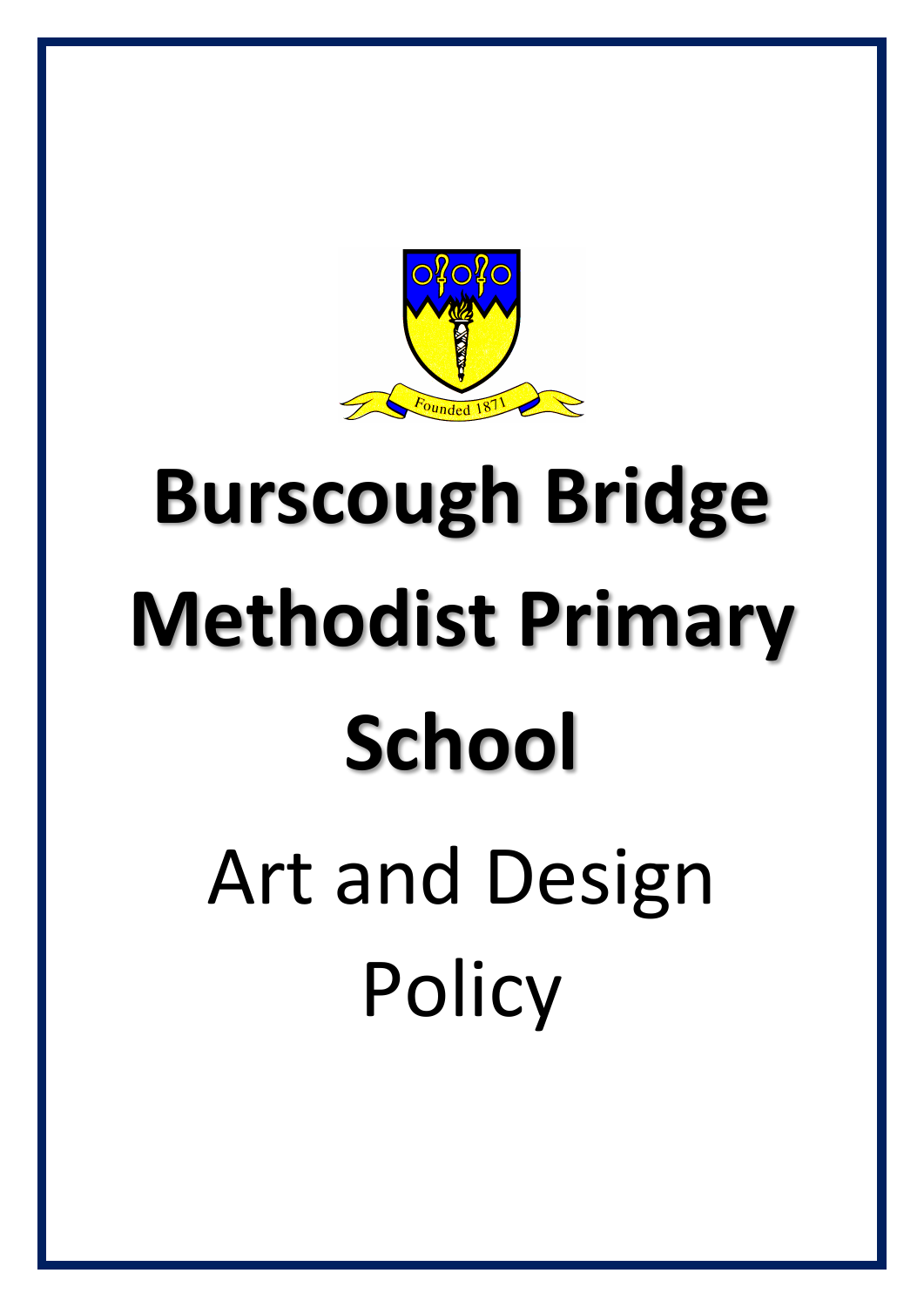# **Intent**

At Burscough Bridge Methodist Primary School our Art and Design Curriculum provides children with opportunities to develop their skills using a range of media and materials. Children learn the skills of drawing, painting, printing, collage, textiles, 3D work and digital art and are given the opportunity to explore and evaluate different creative ideas. Children will be introduced to a range of works and develop knowledge of the styles used by famous artists. The skills they acquire are applied to their cross-curricular topics, allowing children to use their art skills to reflect on and explore topics in greater depth; for example, by sketching historical artefacts in detail, researching geographical locations to support their work on landscape painting or using art as a medium to express emotion and thought to enhance their personal, social and emotional development. Many areas of art link with mathematical ideas of shape and space; for example, printing repeating patterns and designs and thinking about 3D shapes to support structures. It is paramount that art work is purposeful; be this as a means of expression or to explore the styles of other artists that inspire our own work. Pupils should be clear what the intended outcomes are and have a means to measure their own work against this.

In Art and Design, children are expected to be reflective and evaluate their work, thinking about how they can make changes and keep improving. This should be meaningful and continuous throughout the process, with evidence of age-related verbal and written reflection. Children are encouraged to take risks and experiment and then reflect on why some ideas and techniques are successful or not for a particular project.

# **Aims**

## **The national curriculum for Art and Design aims to ensure that all pupils:**

- produce creative work, exploring their ideas and recording their experiences
- become proficient in drawing, painting, sculpture and other art, craft and design techniques
- evaluate and analyse creative works using the language of art, craft and design
- know about great artists, craft makers and designers, and understand the historical and cultural development of their art forms

# **Implementation**

**Planning:** All staff are briefed on the planning procedures for Art and Design in staff training/meetings and through email communication. Teachers are encouraged to make links to other subject areas, whilst ensuring that children learn explicit subject content.

**Long Term Planning:** The curriculum map outlines the units and focuses to be taught in each year group.

**Medium Term Planning:** Teachers should complete a medium-term plan for each unit of work so that they can plan for clear progression. Medium term plans will be shared with the subject leader to ensure there is progression between years. These may then be shared with all staff during staff meetings and with Governors. Medium term plans should provide of overview of each unit of study, breaking it down into individual lesson or 'chunks' of learning. As a starting point, teachers should look at the learning content within the National Curriculum for Art and Design. The medium-term plan should identify learning objectives, main learning activities and differentiation.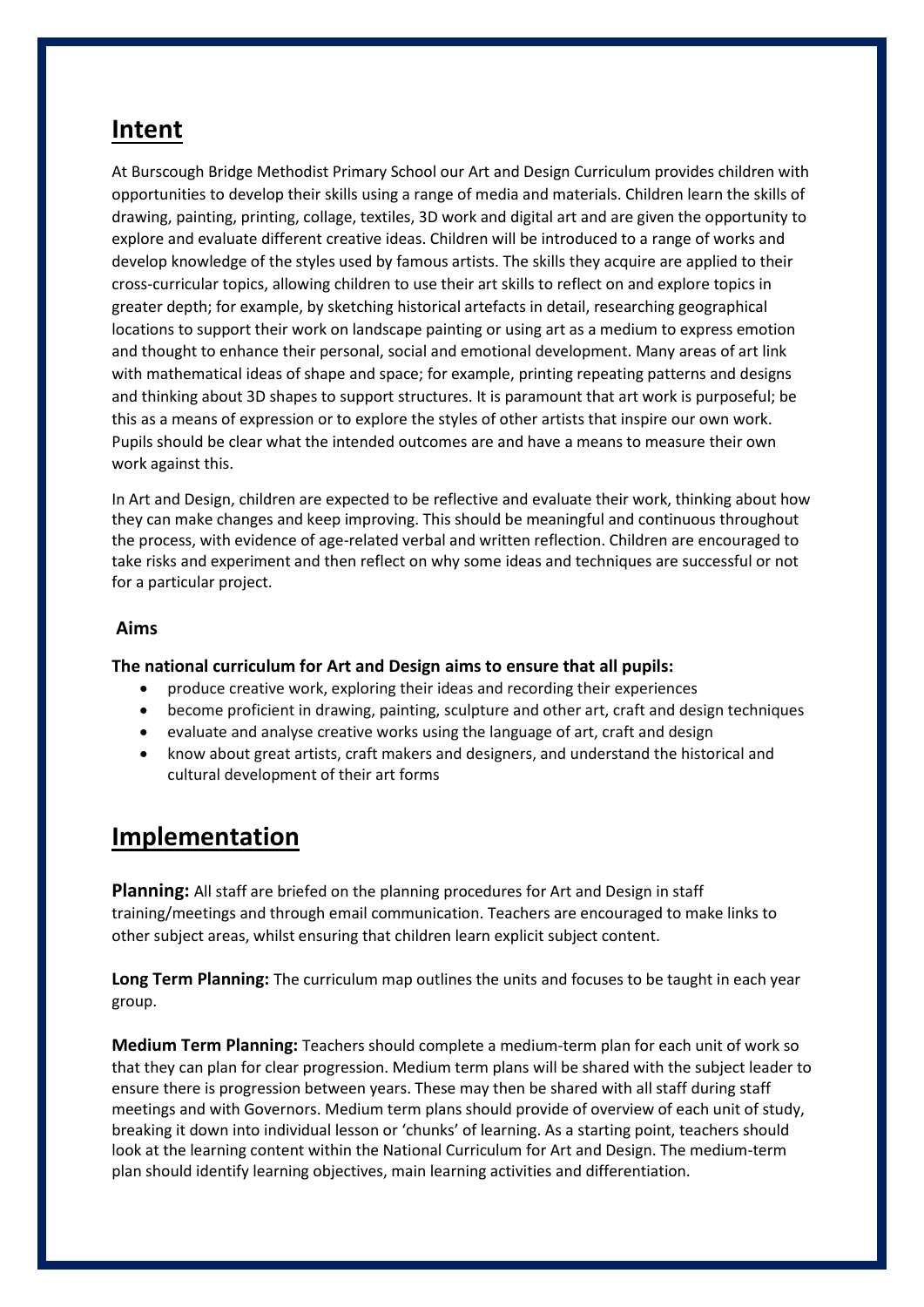#### **Short Term Planning:**

Short term planning is the responsibility of individual teachers, who build on their medium-term planning by taking account of the needs of children in their class and identifying the way in which ideas might be taught. It is recommended that teachers annotate their medium-term plan after each lesson and after continual assessment for learning, ensuring fluidity between sessions. This document can then serve as a short-term plan. These plans are solely for the benefit of the class teacher and do not need to be shared with the subject leader.

#### **Teaching and Learning:**

All lessons have clear learning objectives, which are shared and reviewed with the pupils. Lessons make effective links with other curriculum areas and subjects.

Children are encouraged to develop their skills of observation and evaluation enabling them to be involved in discussion about their own works of art. Children use the environment, artefacts, the work of famous artists, and textiles for observation and as a stimulus for their own work. Children should express, record and develop their own thoughts and feelings, which they can then use to create their own work using a wide variety of materials. Children are encouraged to use the correct materials and tools to fit the purpose of the task. Children have opportunities to practise and develop their skills. Children have opportunities to work in 2D and 3D. We encourage them to make judgements and evaluate their work.

#### **Assessment and Recording:**

**Year 1-6 -** Verbal feedback will be given to children during the lesson and teachers will assess children against the skills taught at the end of each lesson.

The assessment sheet will be completed at the end of a unit of work and a copy given to the subject leader at the end of the half term it is completed in.

Children sketchbooks will be a recording of development of skills and also an evaluation of their work. Final pieces will be completed in the way in which is best suited and a photograph may be taken.

**EYFS –** Children will be encouraged to think about the process of their art work and guided to develop their ideas supported by an adult. Children will record work on a range of different surfaces in a range of different ways – for example colour mixing may take place outdoors in puddles with powder paint. Children's work will be recorded on observation records, maybe put in learning journeys and or recorded on See Saw.

#### **Equal Opportunities:**

We aim to create equality of opportunity for all our children, whatever their gender, abilities or background and give them chance to demonstrate what they know, understand and can do. **Special Educational Needs:** The School's Policy document for Special Educational Needs explains in full the procedures which are in place for providing for pupils with Special Educational Needs. This is in line with the Code of Practice for all L.A. Schools. Within Art and Design, tasks are differentiatedsometimes by outcome- to ensure access to the National Curriculum and to offer activities which are relevant to the development of the child.

**More Able Pupils:** Pupils who are working above the expected standard for their year group benefit from a curriculum which offers greater breadth and depth in order to extend their learning.